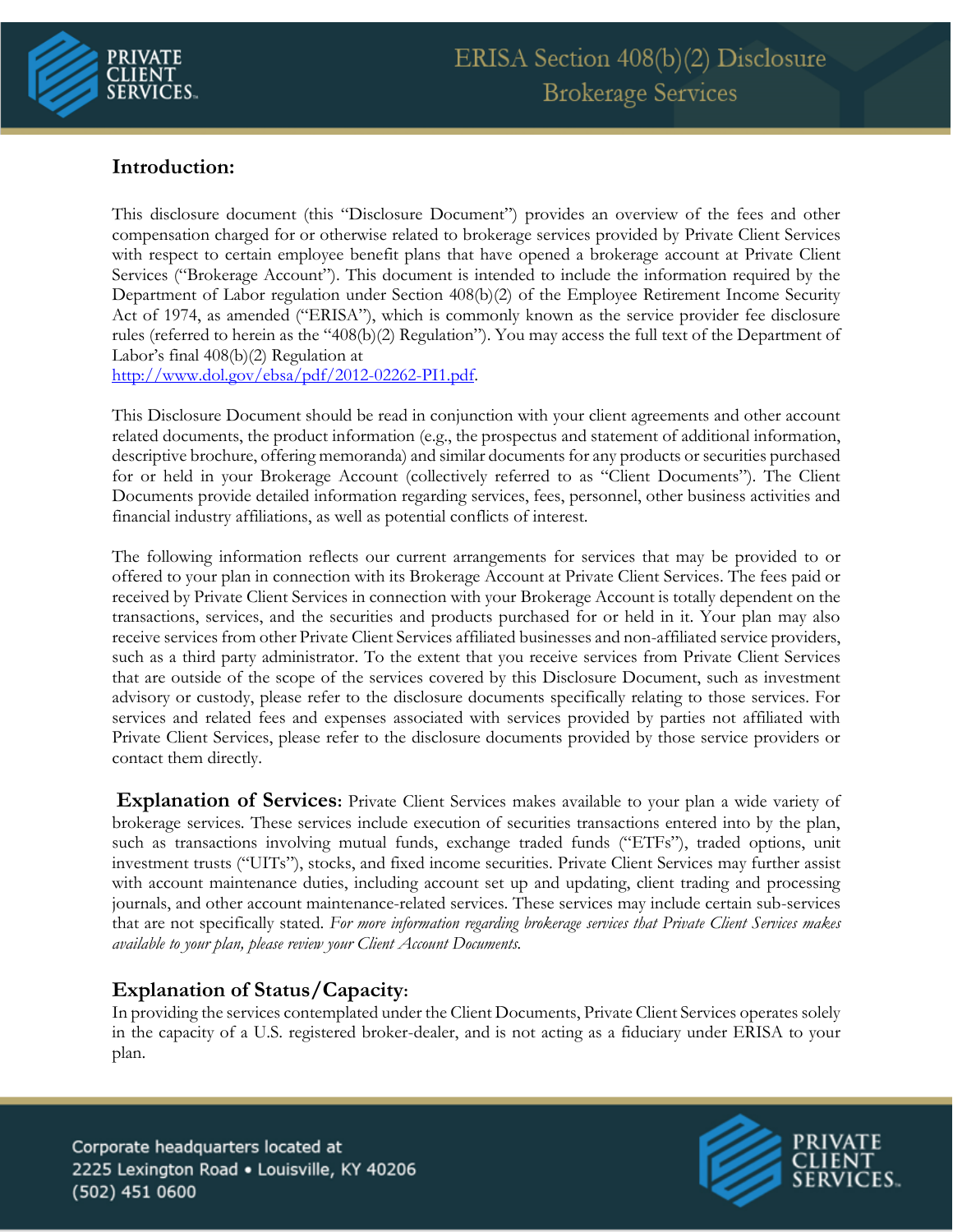

### **Explanation of types of compensation:**

**Direct Compensation** means payments made directly by the plan for services rendered to the plan. Direct compensation disclosed in this Disclosure Document are dollar amounts earned and retained by Private Client Services on a cash basis.

**Indirect Compensation** means compensation received from sources other than directly from the plan or plan sponsor. In certain circumstances, the payment of indirect compensation to Private Client Services may depend on several factors, including the elapsed time period during which securities are held at Private Client Services.

### **Direct Compensation:**

Pursuant to the Client Documents, the Brokerage Account is subject to several types of fees that may be charged to and deducted directly from the Brokerage Account. The amount shown below is the maximum fee amount that may be charged.

| Account Fees:                        |                                            |
|--------------------------------------|--------------------------------------------|
| Fee Type                             | Fee                                        |
| Annual Account Maintenance Fee (IRA) | $$50.00$ per year                          |
| Account Transfer Fees (ACAT)         | \$65 per transfer (self-directed accounts) |
| Check Delivery Fees (Overnight Mail) | \$20.00 (Weekday) \$30.00 (Weekend)        |
| Outgoing Fed Wire Fee                | \$30.00 per domestic wire transfer         |
| <b>ACH Return Charge</b>             | \$30.00 per returned transaction           |
| Safekeeping-Foreign                  | \$5.00                                     |
| Safekeeping-Name                     | \$2.00                                     |
| <b>Security Transfer Fees</b>        | \$25.00                                    |
| Account Termination Fee (IRA)        | \$100.00                                   |

**Commissions**: Private Client Services may receive from the Brokerage Account transaction-based compensation in the form of commissions for effecting securities transactions (e.g., purchases and sales of stocks, bonds, ETF shares, mutual fund shares and traded options). The commission rates applicable to your Brokerage Account will vary by type of account and other factors (e.g., trading activity, type of security, transaction size, market and market conditions, overall relationship). Certain minimum commissions may apply. In all cases, the amount of commission charged on any particular trade will be disclosed on your trade confirmation or account statement.

**Mutual Fund Sales Loads and Commissions:** Private Client Services may receive sales loads and commissions for the purchase of certain mutual fund shares in the Brokerage Account. The rates of the sales loads and commissions, if applicable, are specified in the mutual fund's prospectus and statement of additional information (collectively referred to as the "prospectus"). *For more information regarding these fees, please refer to the mutual fund's prospectus.* 

## **Indirect Compensation Paid from Sources Other than the Plan:**

**Mutual Fund Investments:** Private Client Services may receive compensation from mutual funds and their affiliates in connection with client investments in shares of such mutual funds. The types of payments are:

PCS 408(b)(2) Disclosure – Brokerage Services Page 2 of 7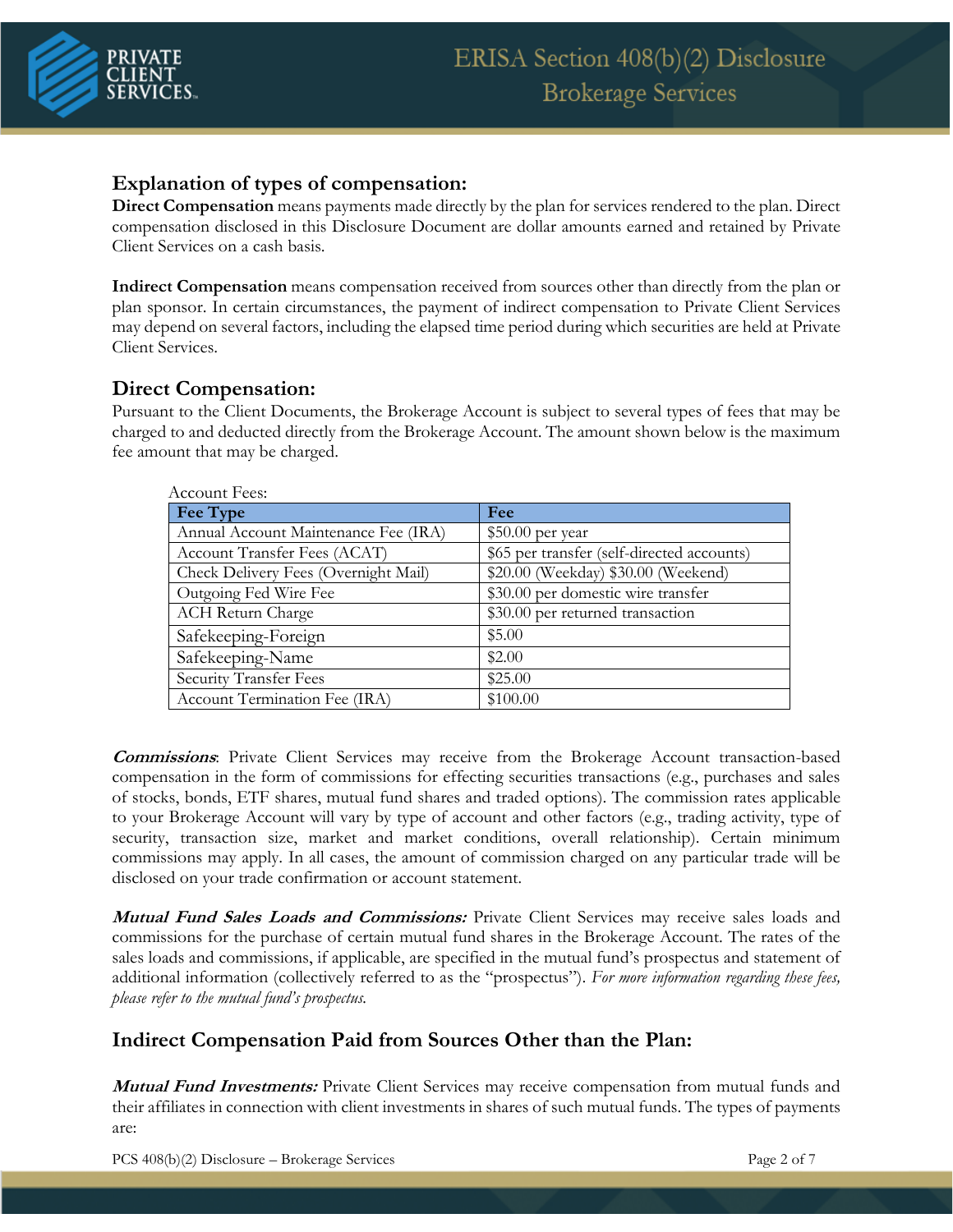

- 12b-1 Fees/Selling Fees These fees are charged against the assets of the mutual fund on a continuing basis as compensation for providing certain distribution and shareholder services. These fees are described in the mutual fund's prospectus.
- **Shareholder Servicing Fees** These fees are charged against the assets of the mutual fund on a continuing basis as compensation for providing certain shareholder services, such as maintaining call centers, keeping shareholder records and responding to shareholder requests. These fees are described in the mutual fund's prospectus as part of the fund's "other expenses".

**Investments in Variable, Fixed and Immediate Annuities and Whole Life Insurance Policies:**  Private Client Services may receive compensation from and with respect to client investments in variable, fixed and immediate annuities as well as whole life insurance policies.

**Commissions**: Each time an annuity is purchased through your Brokerage Account, Private Client Services is paid a commission by the provider. The commission amount for the initial purchase and subsequent payments to existing annuity contracts typically ranges from 1% to 6.25% of the purchase premium. In certain instances Private Client Services is paid an asset based commission which ranges from 0 to 1.25% of the annuity contract value in the second to tenth year the annuity contract is in force. Commissions on annuities vary by product type.

**Revenue Sharing**: For each variable annuity product offered, Private Client Services seeks to collect from the provider a support fee, also known as revenue sharing. There is no revenuesharing payment with respect to fixed or immediate annuities or whole life insurance policies. The revenue-sharing payments received in connection with variable annuity products are in addition to the mortality and expense risk charges, administrative fees, contract maintenance or annual fees, applicable contingent deferred sales charges and underlying subaccount expenses charged in connection with the annuity and disclosed in the prospectus. Revenue-sharing payments are paid out of the provider's revenues or profits. However, the provider's revenues or profits may in part be derived from product fees and expenses described in the prospectus. No portion of these revenue-sharing payments is made by means of brokerage commissions generated by the provider, the subaccount investment companies and/or their affiliates. Private Client Services receives separate revenue sharing fees charged at different rates from mutual fund families whose funds Private Client Services offers directly, which may include fund families whose products are offered within a provider's variable annuity subaccount, but not with respect to assets held within such subaccount.

Currently, annuity providers pay revenue-sharing fees on variable annuity assets of up to 0.05% per year (\$5 per \$10,000), calculated quarterly, based upon the aggregate value of variable-annuity assets (including assets invested in fixed-rate accounts within variable annuities) invested in contracts for which CGMI is designated as the broker/dealer or agent of record, to the extent such contracts have been in force for more than one year. Providers may also pay an additional fee ranging up to 0.20% (\$20 per \$10,000) of the initial premium payments on new contracts or of subsequent premium payments to existing contracts. These fees are subject to change. This rate is subject to volume discounting (that is, as the number of assets increases, the basis-point charge for those assets will decrease).

#### **Whole Life Insurance***:*

Each time a whole life insurance policy is purchased through your Brokerage Account, Private Client Services is paid a commission by the provider. The provider generally pays Private Client Services a commission which typically ranges from 90% to 114% of such insurance policy's first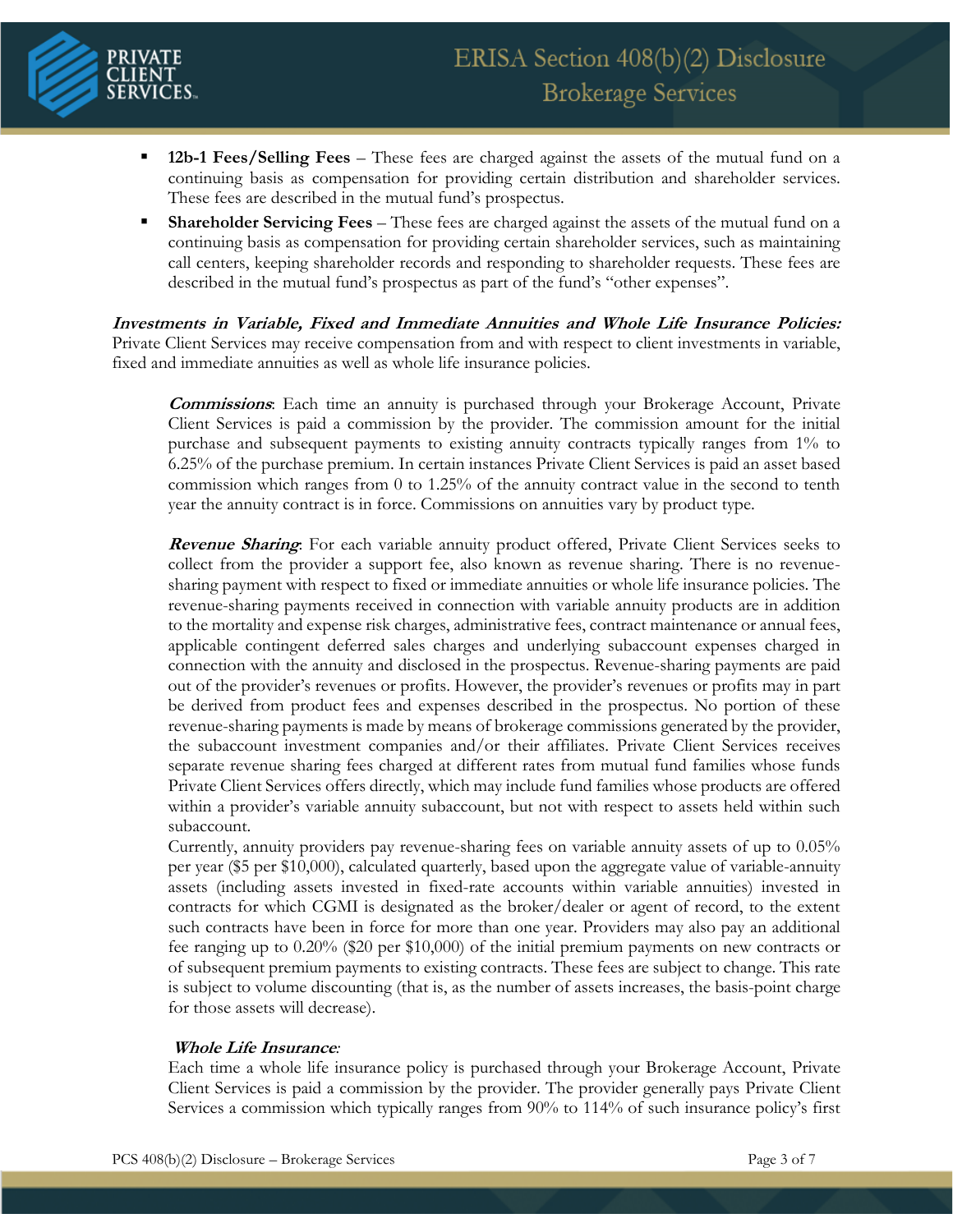

year premium payment, up to 6% of the second year's premium and up to 2.5% of the premium in subsequent years.

## **Additional disclosures regarding compensation that may be received by Private Client Services or related parties including sub-contractors:**

Private Client Services or a related party, including a sub-contractor, may receive other forms of compensation not disclosed above. Generally, these payments are not attributable to any individual account or client.

**Marketing Support, Conferences, Sales Meetings, and Similar Activities:** Private Client Services may receive marketing and training support payments, conference subsidies, and other types of financial and non-financial compensation and incentives from mutual fund companies, insurance and annuity companies and other investment product distributors, investment advisors, broker-dealers and other vendors to support the sale of their products and services to Private Client Services clients. These payments may include reimbursement for Private Client Services' participation in sales meetings, seminars and conferences held in the normal course of business. These payments may also include reimbursements for costs and expenses incurred by Private Client Services in sponsoring conferences, meetings and similar activities. These payments are received by Private Client Services in connection with all of its client accounts and are not dependent on or related to the amount of assets invested in your Brokerage Account. Because they are based on all of Private Client Services' client accounts, they cannot reasonably be allocated to any particular account. The providers independently decide what they will spend on these types of activities and do not share this information with Private Client Services subject to regulatory guidelines and Private Client Services policies. The amount of any expense reimbursement or payment to Private Client Services is dependent on which activities Private Client Services participates in or sponsors the amount of that participation and other factors and is determined by the provider.

**Receipt of Gifts, Gratuities and Nonmonetary Compensation to Private Client Services:** From time to time, third-party vendors (such as investment product distributors and providers, mutual fund companies, investment advisors, insurance and annuity companies, broker-dealers, wholesalers, etc.) may provide Private Client Services with non-monetary gifts and gratuities, such as promotional items (i.e., coffee mugs, calendars or gift baskets), meals, sporting events and access to certain industry related conferences or other events (collectively, "gifts"). Private Client Services has implemented policies and procedures to comply with current regulations intended to ensure that Private Client Services and its employees worldwide avoid actual or perceived conflicts of interest when giving or receiving gifts and entertainment from relevant parties, and comply with all applicable laws and regulations including the U.S. Bank Bribery Act and the U.S. Foreign Corrupt Practices Act. Under the Private Client Services policy, the maximum value that may generally be received by any individual in any calendar year for a gift is \$100.00, and for meals and entertainment the maximum is \$250.00 per event. Entertainment must be appropriate, customary and reasonable and clearly not meant to influence Private Client Services business or serve as a "quid pro quo" for it to be accepted by Private Client Services. To the extent any gift, gratuity or non-monetary compensation is paid to or received by Private Client Services, Private Client Services believes it is insubstantial with respect to any account or client.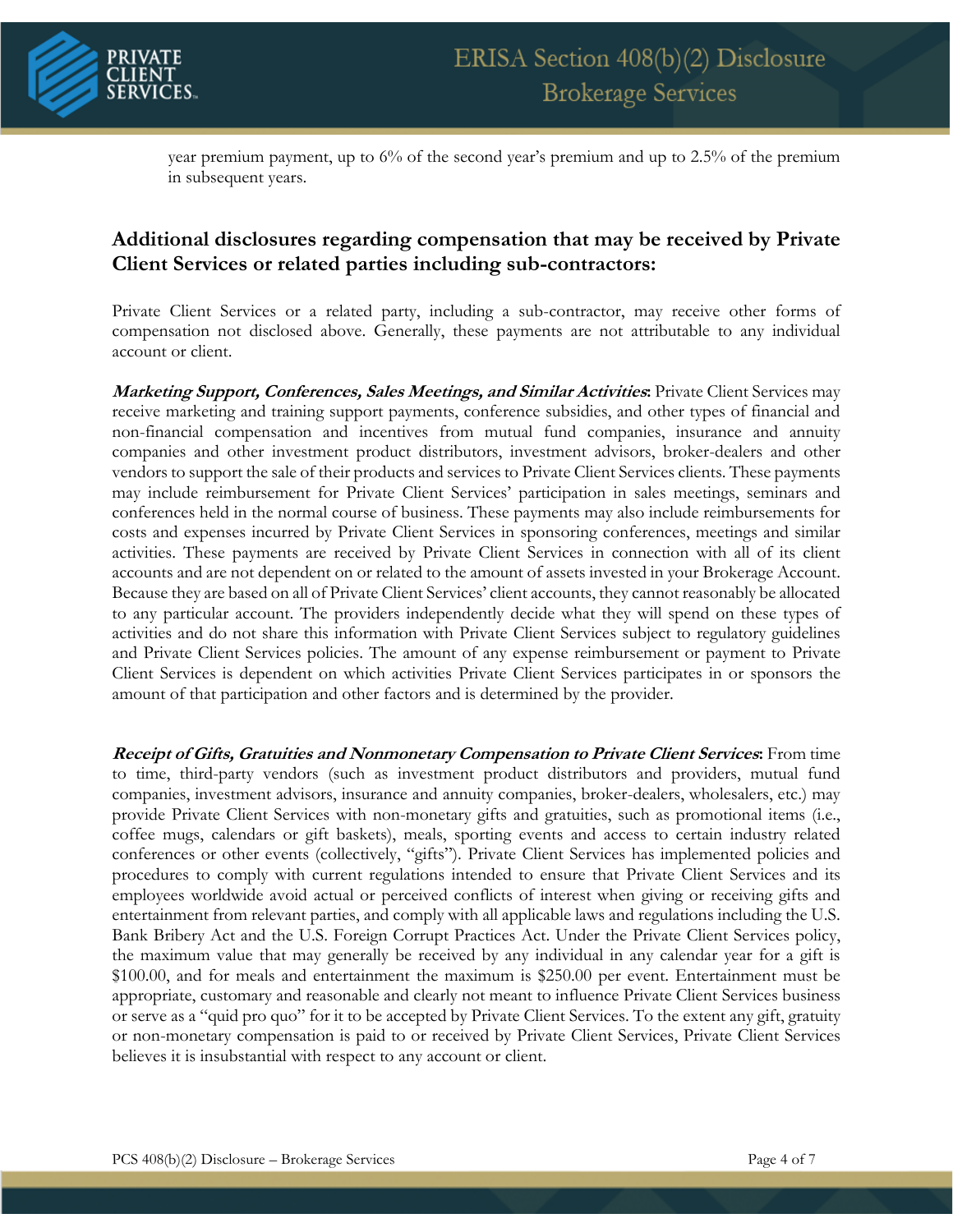#### **Pershing:**

Private Client Services has retained Pershing, a non-Private Client Services related entity, to act as its clearing firm and to provide certain custody and clearing services as described in your Client Documents. These services, such as the execution and settlement of securities transactions, custody of securities and cash balances and certain account related activities (e.g., account statements, recordkeeping), are provided under a written Clearing Agreement between Pershing and Private Client Services. Private Client Services acts as introducing broker for your Brokerage Account. Pershing may receive revenue sharing and other payments for those assets held with Pershing.

The following chart shows transaction-based fees that may be paid to Pershing in connection with your Brokerage Account. The amount shown is the maximum fee amount that Private Client Services will pay Pershing. There may also be additional payments between Pershing and Private Client Services that are asset-based and not disclosed below.

| Service/Transaction                               | <b>Fee Paid to Pershing</b>                  |
|---------------------------------------------------|----------------------------------------------|
| Administrative/Maintenance Fee (IRA)              | \$50.00                                      |
| Account Transfer Fee (IRA non-ACAT)               | $$50.00$ maintenance + \$100.00 closing fee. |
| ACH return fees                                   | \$30.00 per event                            |
| Account Statement (Paper)                         | $$1.00$ per event                            |
| <b>Duplicate Confirmation Fee</b>                 | $$1.00$ per event                            |
| Tax Statement (Duplicate)                         | \$2.00 per event                             |
| Stop payment Fee                                  | \$30.00 per event                            |
| Overnight mail fee                                | \$20.00 (Weekday) \$30.00 (Weekend)          |
| Overnight mail fee (Foreign)                      | \$30.00 (Weekday) \$35.00 (Weekend)          |
| Inactive account fee*                             | \$25.00 (Retail) \$15.00 (MF Only)           |
| Clearance Services for Equities, Options and      | \$2.50 per transaction                       |
| <b>Fixed Income</b>                               |                                              |
| Clearance Services for Mutual Funds and UITs      | $$0.25 - $2.50$                              |
| Margin Extension                                  | \$20.00 per event                            |
| COD Extension                                     | $$10.00$ per event                           |
| Loan Processing                                   | \$50.00 per event                            |
| Foreign Settlement Fee                            | Depends on market \$50.00 - \$75.00          |
| Paper Delivery Surcharge for statements and       | $$1.00$ per event                            |
| confirms                                          |                                              |
| Foreign Safekeeping                               | \$5.00                                       |
| Security Transfers (CRS, Legal, Restricted Legal  | $$10.00 - $60.00$                            |
| $etc.$ )                                          |                                              |
| <b>Equity Dividend Reinvestment</b>               | \$1 per security, per investment             |
| DK Delivery items                                 | \$10.00                                      |
| Securities Information Center<br>Indirect<br>(as  | \$200.00 per year                            |
| Inquirer by Broker Dealer for any SIC activities) |                                              |
| Books and Records Client Notification Fee         | \$1.50 per notification                      |

*\*Inactive accounts are defined as holding a security position for a calendar year January 1 – December 31 without generating a trade.* 

The following disclosures have been provided by Pershing for inclusion in this Disclosure Document: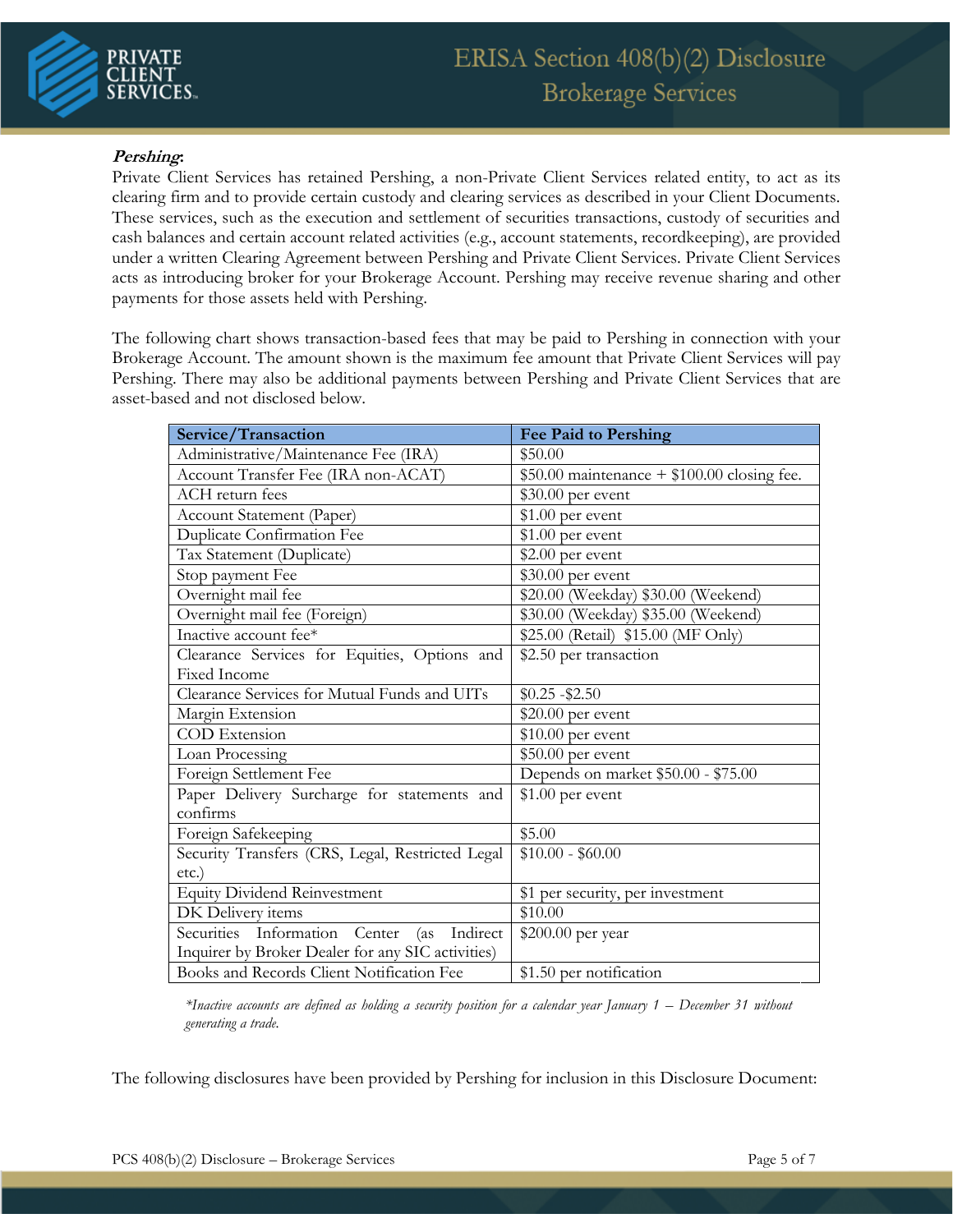

Pershing Mutual Fund Fees. Pershing has entered into agreements with certain mutual fund companies that pay Pershing for performing certain services for the mutual fund. Pursuant to these agreements, Pershing receives fees for operational services from mutual funds in the form of networking or omnibus processing fees. The reimbursements are remitted to Pershing for its work on behalf of the funds. This work may include, but is not limited to, sub-accounting services, dividend calculation and posting, accounting, reconciliation, client confirmation and statement preparation and mailing and tax statement preparation and mailing. These reimbursements are based either on (a) a flat fee ranging from \$0 to \$20 per holding or (b) a percentage of assets that can range from 0 to 15 basis points for domestic funds and 0 to 30 basis points for offshore funds. For a listing of funds that pay Pershing networking or omnibus fees, please refer to www.Pershing.com/mutual\_fund.htm. The mutual funds listed on this website are listed in order from highest to lowest paying mutual funds based on gross payments made to Pershing.

Pershing Money Fund and FDIC Insured Bank Product Fees. Pershing has entered into agreements with money market fund companies and FDIC-insured bank deposit products service providers. Pershing receives fees from money fund companies and service providers for making available money market funds and FDIC-insured bank deposit programs. A portion of Pershing's fees is applied against costs associated with providing services on behalf of the fund companies and service providers, which may include maintaining cash sweep systems, sub-accounting services, dividend and interest calculation and posting, accounting, reconciliation, client statement preparation and mailing, tax statement preparation and mailing, marketing and distribution related support, and other services. These fees are paid in accordance with an asset-based formula that can range from 0 to 100 basis points annually. For a listing of money funds and FDIC-insured bank products that pay Pershing these fees, please refer to www.pershing.com/money\_fund.htm.

Pershing Annuity Fees. Pershing has entered into arrangements with insurance companies through which Pershing may receive servicing fees from certain insurance companies that participate in Pershing's annuity program. These one-time fees typically amount to between \$10 to \$17 per annuity contract. In addition, Pershing receives operational reimbursement fees from certain insurance companies for the services it provides, which may include, but are not limited to, posting, accounting reconciliation and client statement preparation and mailing. These fees typically amount to \$6 per year for annuity contracts. For a listing of the insurers that pay Pershing these fees, please refer to [www.pershing.com/annuity\\_fees.htm.](http://www.pershing.com/annuity_fees.htm)

Pershing Sponsorship Fees. Mutual fund companies, annuity companies, ETF providers, money market providers and other providers offering investment, business and technology products and services offer marketing support in the form of sponsorship fee payments to Pershing (or third parties at Pershing's direction) in connection with educational conferences, events, seminars, and workshops that Pershing offers to its broker-dealer or investment professional customers. These payments are made through arrangements with investment providers and may be for the expenses of educational materials or other conference-related expenses. Generally, the smallest level of sponsorship is \$5,000.00, and the level of sponsorship can increase depending on the opportunity. For a listing of companies that pay sponsorship fees to Pershing for events, please refer to www.pershing.com/event.

Pershing Payments for Order Flow. Pershing may receive compensation in connection with routing orders to the marketplace for execution, subject to its obligations to seek best execution. Such compensation may be received from unaffiliated broker-dealers or from securities exchanges.